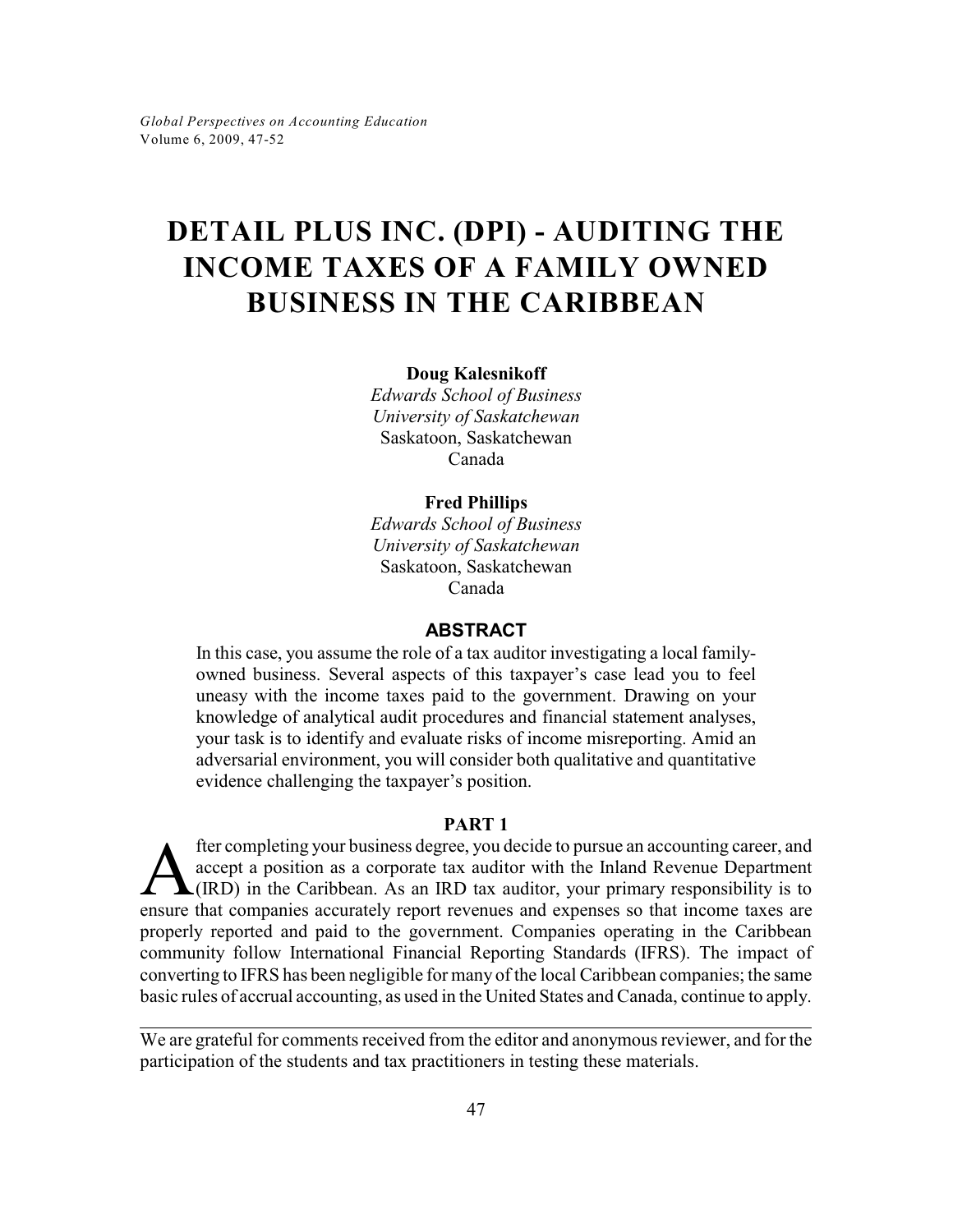The companies assigned to you are all local companies. Your current assignment is an audit of a family owned business named Detail Plus Inc. (DPI).<sup>1</sup>

DPI operates as a retailer and wholesaler of clothing, hardware, small electronics, and auto parts and accessories on one of the main islands of the Caribbean. DPI has been very successful in establishing a broad customer base, and is viewed by most consumers as the "place to go." About 75% of DPI's revenues are generated by three retail outlets that are strategically located in the more populated areas of the island. The remaining revenues are generated from wholesale sales to small businesses that operate in remote regions of the island. DPI obtains about 90% of its goods through imports from North America and South America.

Prior to planning the DPI audit, you meet with your IRD audit manager – Timothy Timmonds (known around the office as TimTim). TimTim provides you with summaries of DPI's operating results (Exhibit 1) and expense breakdown (Exhibit 2) for the past five years. These operating results are prepared from the tax filings of DPI, which include the taxpayer's financial statements and a reconciliation of accounting to taxable income. TimTim mentions that you will be meeting with the managing director and controller of DPI

| <b>Detail Plus Inc. (DPI) Operating Results</b>                                                                                             |          |          |          |          |               |
|---------------------------------------------------------------------------------------------------------------------------------------------|----------|----------|----------|----------|---------------|
| Detail Plus Inc.<br><b>Income Statement</b><br>For the Years Ended June 30, 2003 to June 30, 2007<br>(amounts in thousands of U.S. dollars) |          |          |          |          |               |
|                                                                                                                                             | 2003     | 2004     | 2005     | 2006     | 2007          |
| Revenue                                                                                                                                     | \$75,661 | \$77,954 | \$84,123 | \$86,434 | \$93,348      |
| Cost of Sales                                                                                                                               |          |          |          |          |               |
| Inventories at Beginning of Year                                                                                                            | 9,100    | 9,400    | 10,100   | 9,900    | 8,700         |
| Purchases (including duty)                                                                                                                  | 63,243   | 64,506   | 68,889   | 70,298   | 77,956        |
| Less: Inventories at End of Year                                                                                                            | 9,400    | 10,100   | 9,900    | 8,700    | 9,300         |
| Cost of Sales                                                                                                                               | 62,943   | 63,806   | 69,089   | 71,498   | 77,356        |
| Gross Profit                                                                                                                                | 12,718   | 14,148   | 15,034   | 14,936   | 15,992        |
| Administration and Selling                                                                                                                  | 8,074    | 8,710    | 10,187   | 11,162   | <u>11,678</u> |
| Expenses<br>Income before Income Tax                                                                                                        | 4,644    | 5,438    | 4,847    | 3,774    | 4,314         |
| Provision for Income Tax                                                                                                                    | 1,625    | 1,903    | 1,696    | 1,321    | 1,510         |
| Net Income                                                                                                                                  | \$3,019  | \$3,535  | \$3,151  | \$2,453  | \$2,804       |

# **EXHIBIT 1**

This case is based on actual individuals and events encountered by one of the authors of this case, but some elements have been altered to conceal the identity of the individuals and organizations involved.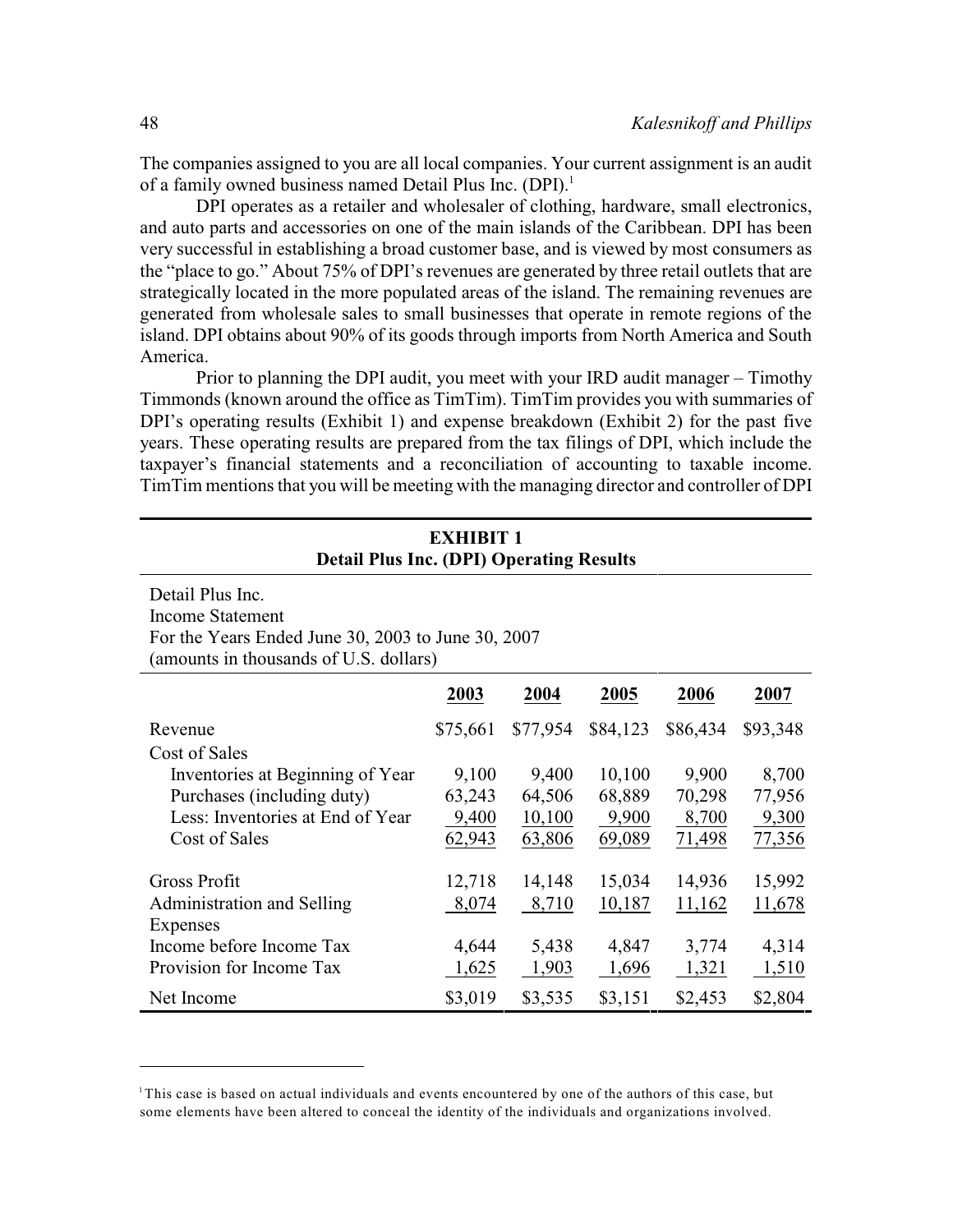| Detail Plus Inc.                                   |         |         |          |          |          |
|----------------------------------------------------|---------|---------|----------|----------|----------|
| General and Administrative Expenses                |         |         |          |          |          |
| For the Years Ended June 30, 2003 to June 30, 2007 |         |         |          |          |          |
| (amounts in thousands of U.S. dollars)             |         |         |          |          |          |
|                                                    | 2003    | 2004    | 2005     | 2006     | 2007     |
| Advertising                                        | \$65    | \$94    | \$134    | \$121    | \$109    |
| <b>Business Travel and Entertainment</b>           | 93      | 94      | 131      | 148      | 165      |
| Depreciation                                       | 188     | 204     | 225      | 245      | 237      |
| Electricity and Water                              | 350     | 432     | 687      | 987      | 1,103    |
| Insurance                                          | 393     | 324     | 333      | 365      | 341      |
| <b>Interest and Bank Charges</b>                   | 169     | 219     | 231      | 246      | 229      |
| Office Expenses                                    | 191     | 203     | 214      | 234      | 245      |
| Professional Fees                                  | 75      | 75      | 103      | 192      | 97       |
| Petty Cash Expense                                 | 211     | 304     | 228      | 297      | 334      |
| <b>Property Rental</b>                             | 400     | 425     | 900      | 950      | 1,200    |
| Repairs, Upkeep and Maintenance                    | 237     | 342     | 311      | 366      | 387      |
| Salaries, Wages, and Personal                      | 5,256   | 5,545   | 6,143    | 6,399    | 6,589    |
| Costs                                              |         |         |          |          |          |
| Telephone                                          | 201     | 243     | 221      | 237      | 244      |
| <b>Vehicle Operating Expenses</b>                  | 245     | 206     | 326      | 375      | 398      |
|                                                    | \$8,074 | \$8,710 | \$10,187 | \$11,162 | \$11,678 |

| <b>EXHIBIT 2</b>                                |
|-------------------------------------------------|
| <b>Detail Plus Inc. (DPI) Expense Breakdown</b> |

next week, so you should analyze the financial summaries and identify risk areas to investigate more thoroughly during the audit. He adds that you should prepare a list outlining questions to ask and specific accounting records that you anticipate examining during your audit.

Before concluding the meeting, TimTim mentions that he had been a junior IRD auditor five years earlier, and also had been assigned the task of investigating DPI. At the time, he had been concerned about the possibility of underreported income, in part because DPI conducted many of its transactions in cash, at both the retail and wholesale levels. Also, DPI had entered into related party transactions that did not seem to have a rational economic purpose. When TimTim first met with DPI management, he received little cooperation and was denied access to the company's accounting records. DPI's executives did not act in the professional manner that TimTim had expected of individuals who had amassed significant wealth (see Exhibit 3) and presence in the business community. DPI's founder, managing director, and primary shareholder, Edward Storms, used his position as an influential member of the business community to complain to politicians and the public that IRD's questions were offensive and the requests for accounting documents were too onerous. Mr. Storms had claimed that his reputation in the business community was above reproach; he added that DPI was one of the island's main employers and was being harassed by IRD.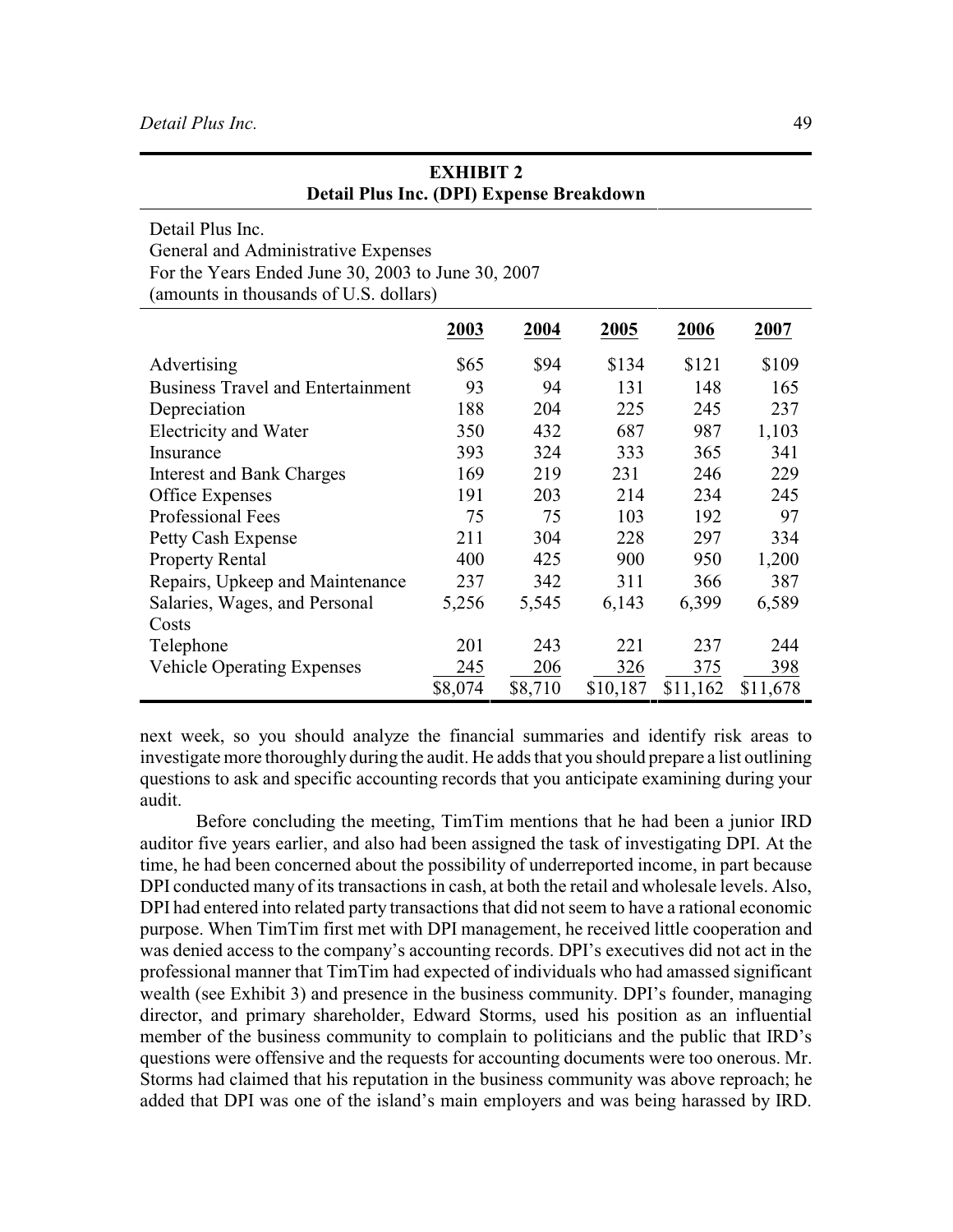| Detail Plus, Inc.                                 |                                   |             |           |
|---------------------------------------------------|-----------------------------------|-------------|-----------|
| <b>Executive Compensation and Property Values</b> |                                   |             |           |
|                                                   | <b>Annual Salary</b><br>and Bonus | Real Estate | Vehicles  |
| Managing Director Edward Storms                   | \$150,000                         | \$1,750,000 | \$250,000 |
| <b>COO Elmeade Jeffers</b>                        | 100,000                           | 1,250,000   | 150,000   |
| CFO Anita Jacobs                                  | 80,000                            | 850,000     | 110,000   |

| <b>EXHIBIT 3</b>                                                             |
|------------------------------------------------------------------------------|
| <b>Compensation and Property Values of Detail Plus Inc. (DPI) Executives</b> |

DPI's complaints were echoed by the managing partner of the local accounting firm, William Emerson. Mr. Emerson also was an influential member of the business community, and he pointed out that DPI had already been audited by his firm. He claimed that an IRD audit was unnecessary and would waste the time of DPIstaff, who should instead be allowed to continue creating employment and servicing the island's public. TimTim confides in you that the lack of cooperation and the pressure being exerted by Edward Storms and William Emerson caused him to let the audit slide and eventually disappear. TimTim sees you as someone who can get the job done.

The taxpayer's accounting records are not the sole source of available information. As an IRD employee, you can obtain information from customs about goods imported into the country, from Social Services about wages paid by companies, from utility companies about the costs of electricity and water, and from the property division of IRD about registered property ownership.

#### **Required:**

Analyze the DPI financial summaries with the goal of identifying preliminary risks to investigate during the audit. Prepare a list of questions you plan to ask of DPI management and a list of specific accounting records that you will need to examine during the audit.

#### **PART 2**

Six months have passed since your initial meeting with DPI. Your stomach gets queasy every time you think of the confrontation with the controller and Mr. Storms, DPI's managing director. Simply put, they were rude and short with you. They stated that your questions were insulting and indicated that you did not know what you were doing. They pointed out that a previous IRD audit, conducted less than five years ago, had proven they were clean as a whistle. IRD had proposed no re-assessments or adjustments. They claimed they were pillars of the business community; they stated that another audit was tantamount to harassment and that they would be speaking with the Commissioner of IRD. When you asked about accessing DPI's accounting records, the controller said he would see what could be done but that all the accounting staff were very busy.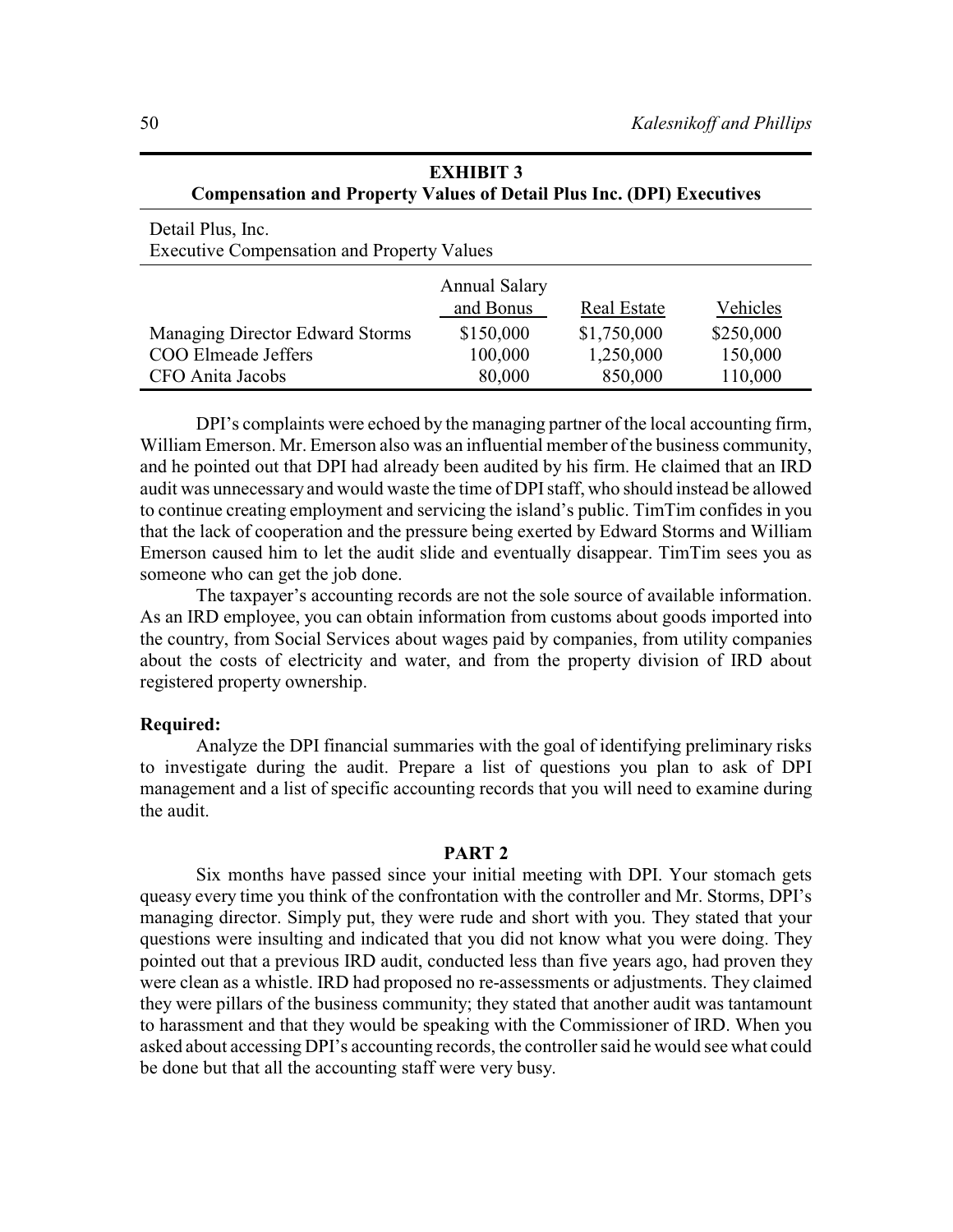# *Detail Plus Inc.* 51

You held a subsequent meeting with DPI's external auditor, William Emerson. This meeting was just as unpleasant as your meeting with DPI. Mr. Emerson indicated that he had advised DPI on several matters, and he was particularly disturbed by your recent insinuations about DPI's integrity. When you requested access to the trial balance, journal entries, and lead sheets of his audit firm, Mr. Emerson chastised you, claiming the working papers were the property of the audit firm. He sarcastically stated that IRD would have to do its own audit work.

You followed up your requests to access DPI's accounting records with several phone calls and two letters. These attempts to contact DPI went unanswered, so you took a different approach to gaining information that could be used in the audit. As an IRD employee, you can obtain information from customs about goods imported by DPI, from Social Services about wages paid by DPI, from utility companies about the costs of electricity and water, and from the property division of IRD about DPI's registered property ownership. You have also completed industry benchmark analysis by searching the internet and examining other IRD tax files.

The customs information provides a curious result. It indicates that the total cost of goods imported by DPI, including all customs and duty charges, amounts to only about 75% of the cost of sales reported in DPI's income statements. You had always understood that 90% of DPI's goods were imported, which made sense given the nature of goods sold by DPI; it is highly unlikely that they would be manufactured on the island. Your internet research found that DPI operates affiliated companies in other island countries in the Caribbean. Customs would not have access to data regarding the imports of DPI-affiliated companies operating on other island countries.

You feel reassured about the reported value of salaries and wages because information from Social Services dovetails quite closely with the amounts reported on the income statements. However, in examining the details, you notice that the remuneration of the shareholder/manager and other top managers did not seem to match the estimated value of their known owned properties and motor vehicles (see Exhibit 3). You also note that DPI has not paid a dividend in the past five years.

You are able to discover two relevant pieces of information about DPI's property. First, information received from the utility companies showed that utility rates have increased substantially over the past five years. Second, IRD's property division indicated that Edward Storms owned two of the large retail outlet properties and leased these out to DPI. The total market value of these two properties was estimated at \$1.2 million. As a result of government policy incentives to encourage capital investment, no personal tax is charged on income derived from rental property.

Internet research has found that comparable publicly traded companies typically earn a retail gross margin ranging from 24% to 28%. Further, your reading of the tax files of other companies with wholesale sales of similar goods shows that they earn a wholesale gross margin of 16% to 20%. The wholesale division of DPI supplies the goods for the retail division and also sells to non-related retail stores. As a result, the retail sales of DPI will have earned both a retail and wholesale margin.

TimTim schedules a meeting with you for the end of the week to review the progress on the DPI audit. He wants to better understand the various factors that could explain DPI's fluctuating taxable income, so that he can generate a reassessment by quarter end (only a